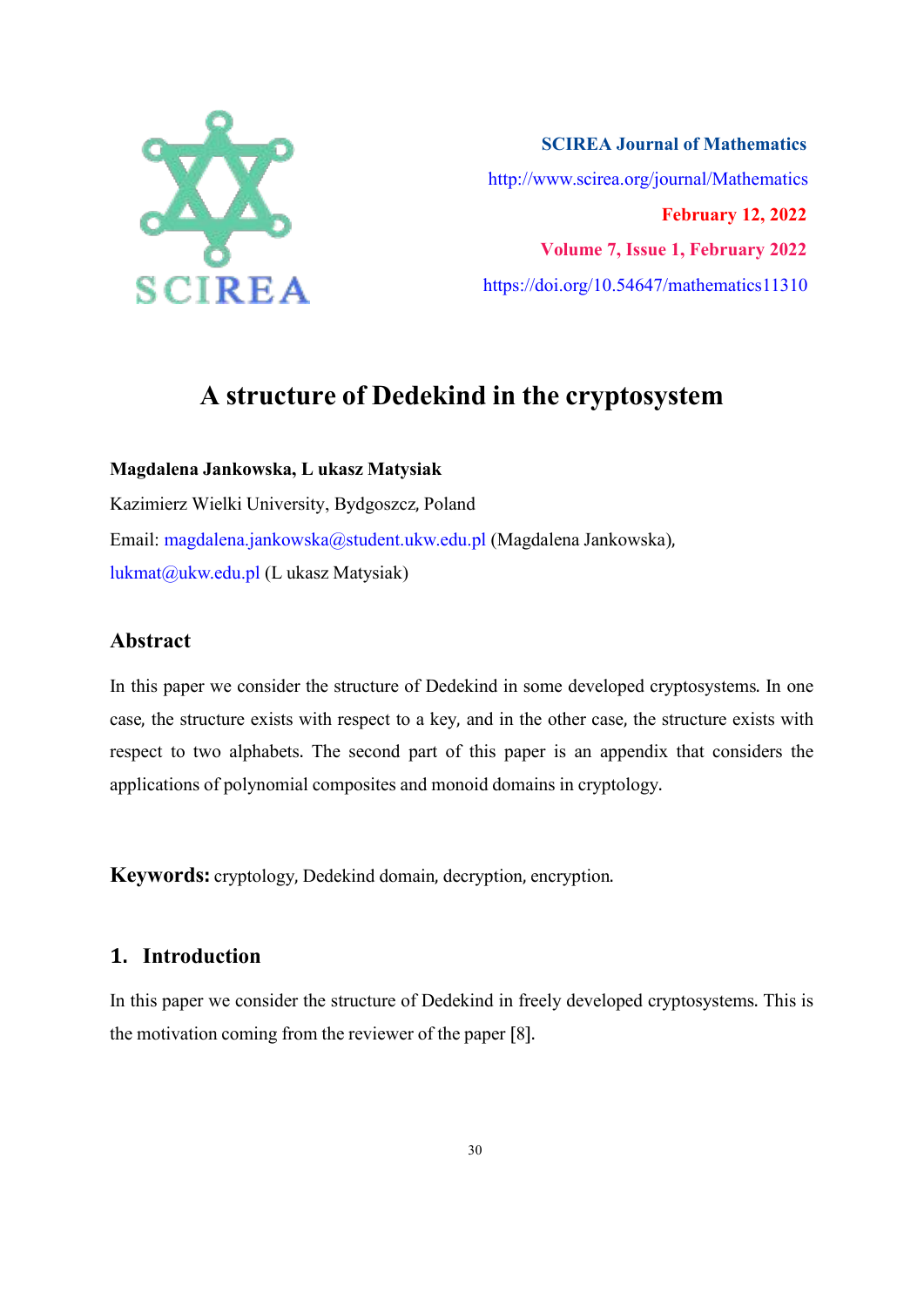Dedekind domain are one of the most important rings in algebra. It has many valuable properties and has many uses. Primary examples are Z, *K*[*X*] (*K* is a field), Gauss rings, Krull rings.

**Lemma 1.1.** For an integral domain R that is not a field, all the following conditions are *equivalent:*

- *(a) R is anintegrally closed, Noetherian domain, every nonzero maximal ideal is prime.*
- *(b) Every nonzero proper ideal factors into primes.*
- *(c) R is Noetherian, and the localization at each maximal ideal is a discrete valuation ring.*
- *(d) Every nonzero fractionalideal of R is invertible.*

An integral domain *R* satisfying one of the equivalent conditions of the above Lemma is called Dedekind domain.

In section 2 we introduce a cryptosystem where the key is analog to the fractional ideal. In section 3 we have a cryptosystem where an alphabet is analog to the fractional ideal.

Sections 4 and 5 are complementary of [8]. We present the application of polynomial composites and monoid domains in cryptology in the form of certain cryptosystems.

## **2. A key that is a fractional ideal**

Let  $A = \{a_0, a_1, \ldots, a_n\}$  be an alphabet such that  $|A|$  be a prime number. Let  $x \in \{2, 3, \ldots, |A|\}$  be the value of one of the letters of the alphabet,  $k > 2$  be an key. Then

$$
y = xk \pmod{|A|}
$$

where  $y$  be the value of one of the letters of the alphabet be an encrypted letter.

Now, assume we have encrypted letter *y*. Then we get a decrypted letter *x* by a formula

$$
x = (y + (k - d) \cdot |A|) \cdot k^{-1},
$$

where *d* be the remainder of dividing *y* by *k*.

*Proof.*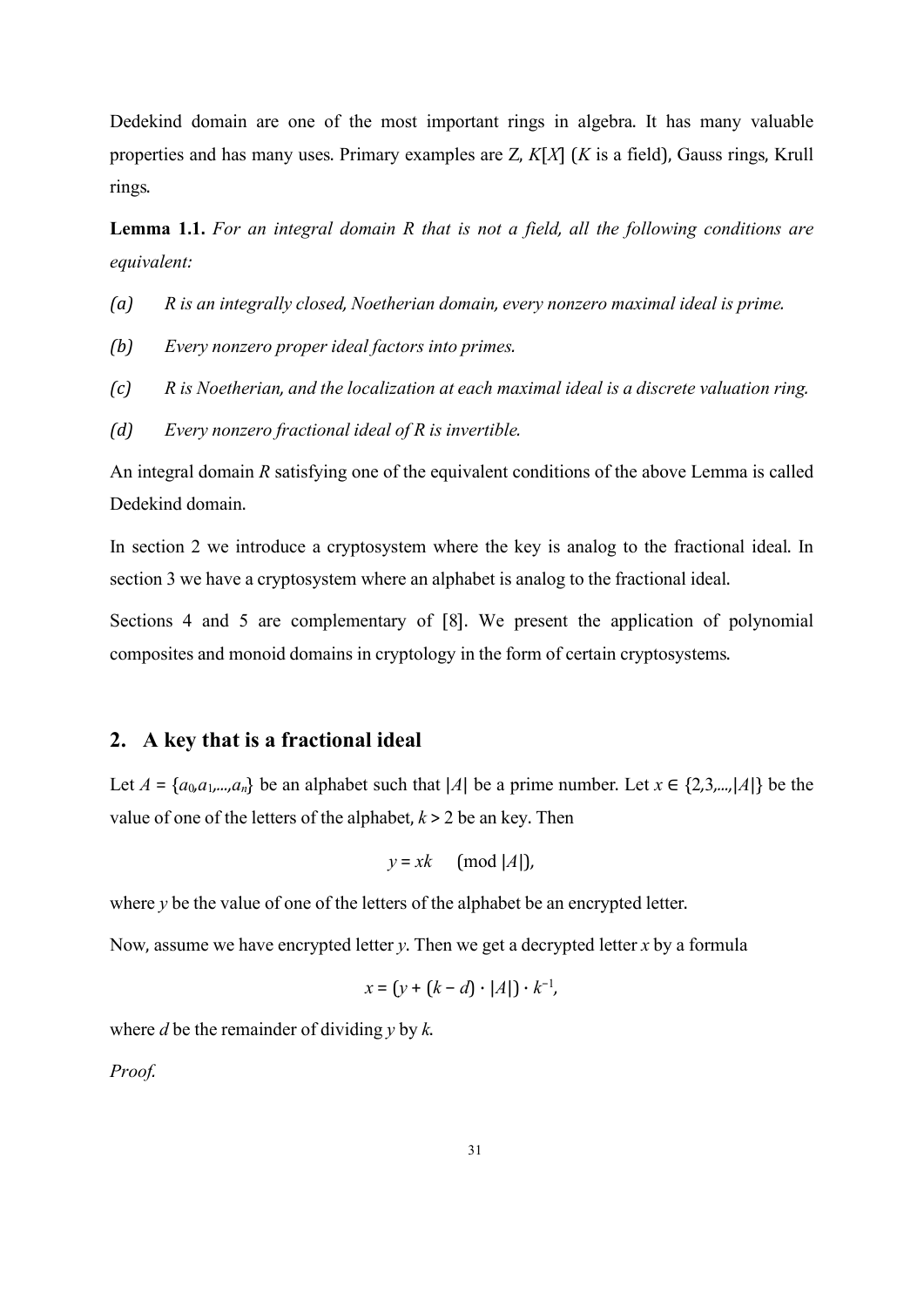$$
x = \frac{y + (k - y \pmod{k})|A|}{k} =
$$
  
= 
$$
\frac{xk \pmod{|A|} + ((k - (xk \pmod{|A|})) \pmod{k})|A|}{k} = x
$$

As proposed in [8] (Introduction of section 3), this cipher can be generalized to a complete algebraic structure. It is enough to adopt the infinite alphabet as in  $[8]$ , *x* be transformed into the principal ideal (*x*), *k* be transformed into the principal ideal (*k*), *y* into the principal ideal (*y*). This way we get algebraic encryption where the key (*k*) be the fractional ideal in the Dedekind's ring, in this case Z.

#### **3. The alphabet as a fractional ideal**

Let *A* be a set of characters. Assume |*A*| is equal to any prime number.

Secretly establish a second alphabet  $A^0$  such that  $A^0 \subset A$  with a prime length.

Let  $m_1m_2m_3...m_n$  be a message, we want to encrypt.

A secret short alphabet *A* <sup>0</sup> divides a large public alphabet into zones. We skip the extra characters such that 0, 1. So we have a clean alphabet from

2. Let's move one over, so we have 1. Suppose  $p = |A|$ ,  $q = |A^0|$ . We have  $q^{-1}$  zones. Zero zone, includes the alphabet from 1 to *q*. The first zone, i.e. the alphabet from  $q + 1$  to 2*q* and so on.

The last zone  $\left[\frac{p}{q}\right]$  - 1) includes the alphabet from  $\left[\frac{p}{q}\right]q$  to p.

Let's extend the message values with random numbers informing us about a given zone of a given letter (this information denote by *zi*):

*z*1*m*1*z*2*m*2 *...znmn*

Denote by *k* the key. Multiply each value of the message (not the information about the zone) by *k* and use the modulo *q*.

Hence ciphertext is:

$$
z1d1z2d2\ldots zndn,
$$

where  $d_1d_2...d_n$  be a encrypted message.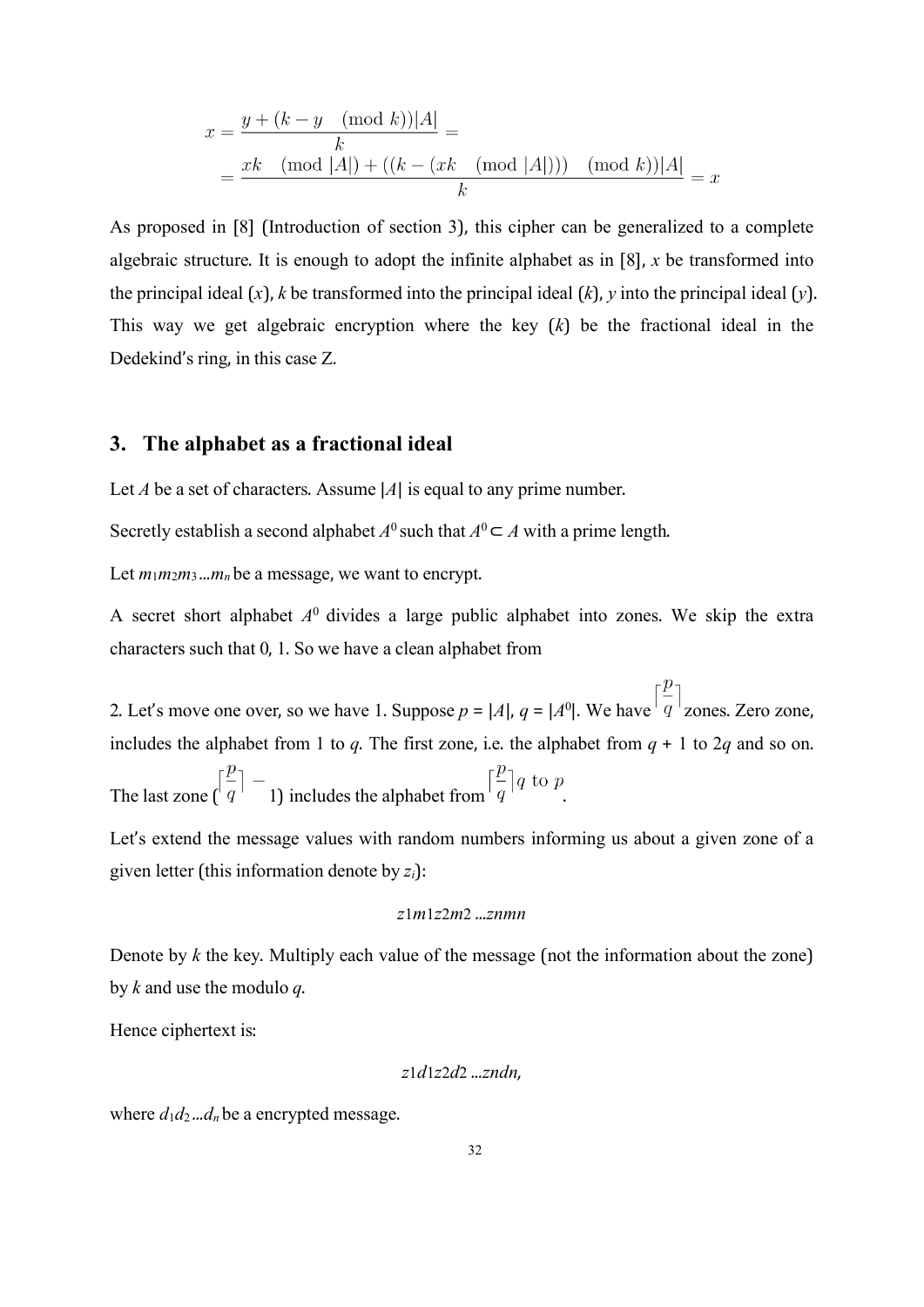Now let's decode the message.

$$
z1d1z2d3
$$
 ... $zndn$ 

by dividing it into blocks (each block contains a zone and a message).

Let's apply the formula:

$$
m_i = \frac{d_i + (z_i + t_i \cdot k)|A|}{k},
$$

where  $m_i$  is the decoded letter,  $d_i$  encrypted letter, *z* is a number satisfies a congruence  $|A|^{-1}z_i \equiv$  $d_i$ (mod *k*), *k* be the key, *t* be a zone.

Of course, this cryptosystem can also be easily generalized by turning individual elements into ideals.

## **4. Applications of polynomial composites in cryptology**

In 1976 [3] authors considered the structures in the form  $D + M$ , where *D* is a domain and *M* is a maximal ideal of ring *R*, where  $D \subset R$ . In [6] we could prove that in composite in the form *D* + *XK*[*X*], where *D* is a domain, *K* is a field with *D* ⊂ *K*, that *XK*[*X*] is a maximal ideal of *K*[*X*].Next, Costa, Mott and Zafrullah ([4], 1978) considered composites in the form *D*+*XDS*[*X*], where *D* is a domain and  $D_s$  is a localization of *D* relative to the multiplicative subset *S*. In 1988 [2] Anderson and Ryckaert studied classes groups *D*+*M*. Zafrullah in [12] continued research on structure  $D+XD_S[X]$  but he showed that if *D* is a GCD-domain, then the behaviour of  $D^{(S)}$  =  ${a_0 + {P_a}_i}$  |  ${a_0 \in D, a_i \in D_s} = D + X D_s[X]$  depends upon the relationship between *S* and the prime ideals *P* od *D* such that *D<sup>P</sup>* is a valuation domain (Theorem 1, [12]). Fontana and Kabbaj in 1990 ([5]) studied the Krull and valuative dimensions of composite *D*+*XDS*[*X*]. In 1991 there was an article ([1]) that collected all previous composites and the authors began to create a theory about composites creating results. In this paper, the structures under consideration were officially called as composites. After this article, various minor results appeared. But the most important thing is that composites have been used in many theories as examples. The first ordered results The first ordered results can be found in Matysiak's papers. In [6], [7], [11] we can find studies of polynomial composites in terms of many basic algebraic properties. In [9]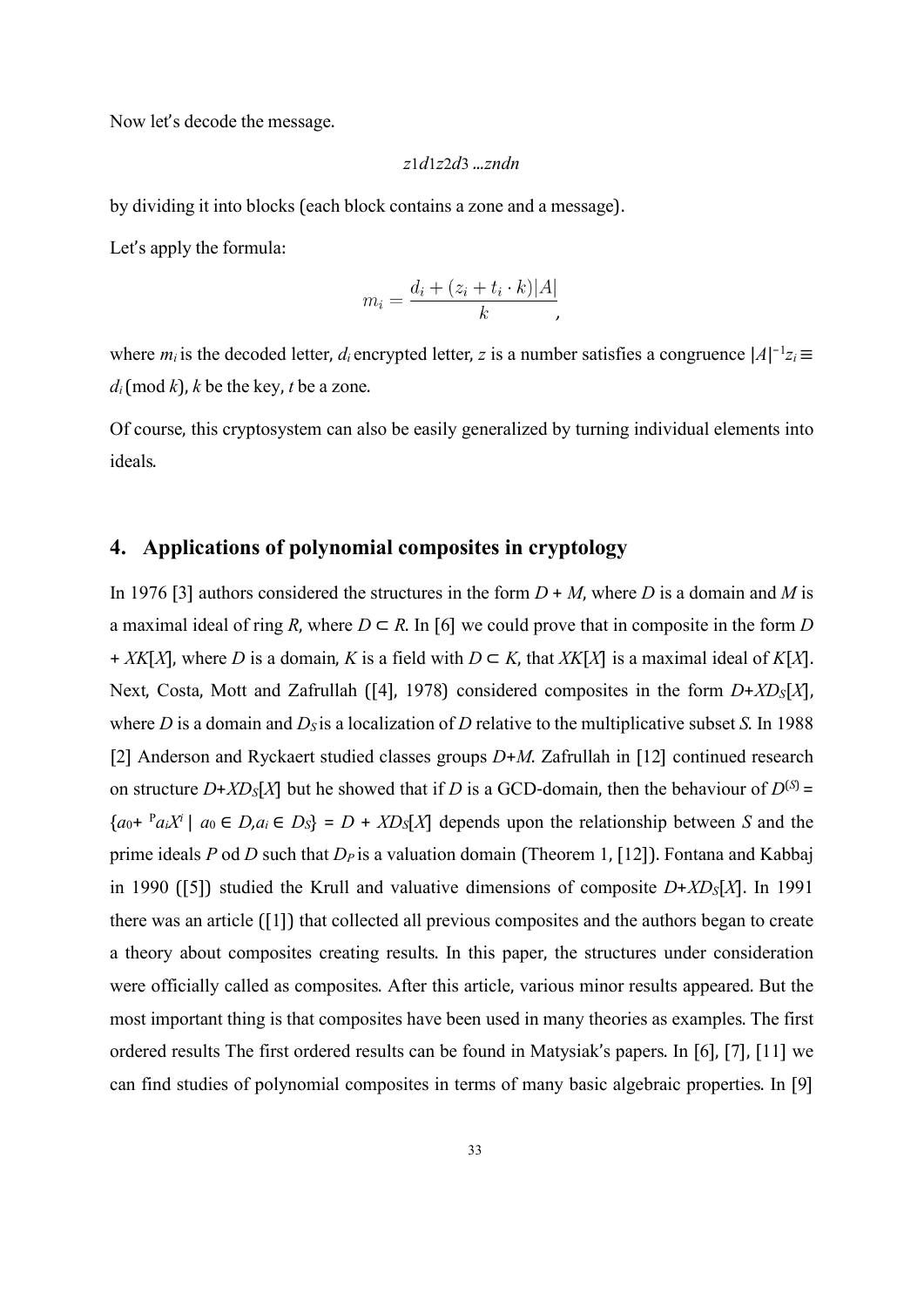we have relationships between polynomial copmposites and certain field extensions. In [10] we have a construction of polynomial coposite as a sum of a field and a maximal ideal.

Consider *A* and *B* as rings such that  $A \subseteq B$ . Put  $T = A + XB[X]$ . The structure defined in this way is called a composite.(The definition comes from [1]).

I generalized the concept of a composite in two different directions.

Consider  $A_0, A_1, \ldots, A_{n-1}$  and *B* be rings for any  $n \ge 0$  such that  $A_0 \subset A_1 \subset \cdots \subset A_{n-1} \subset B$ . Put  $T_n = A_0$  $+A_1X + \cdots + A_{n-1}X^{n-1} + X^nB[X].$ 

And let other  $A_0, A_1, \ldots, A_{n-1}$  and *B* be rings for any  $n \geq 0$  such that there exists  $i \in \{0, 1, \ldots, n-1\}$ , where  $A_i$  6⊂  $A_{i+1}$  and for every  $j \in \{0, 1, ..., n-1\}$  we have  $A_j \subset B$ .  $\mathbf{Put}T'_{n} = A_{0} + A_{1}X + \cdots + A_{n-1}X^{n-1} + X^{n}B[X].$ 

Each such polynomial is the sum of the products of the variable and the coefficient. And what if subsequent coefficient sets are appropriate cryptographic systems? Instead of encrypting with one system, we can create one system composed of many systems. Such a cipher is very difficult to break. If the spy detects encryption systems (composite coefficients), then the problem will be to find the right sum and product of such systems.

Assume that we have two people: Alice und Bob. Alice wants to send a message to Bob. Alice has one composite and Bob has another one composite.

They can build such composite by various encryption systems (even known ones). Let see note Lemma:

*m*

**Lemma 4.1.** Let  $f = a_0 + a_1X + \dots + a_{n-1}X^{n-1} + P a_jX$ ,  $g = b_0 + b_1X +$ 

*j*=*n*

*m*

 $\cdots + b_{n-1}X^{n-1} + P b_j X^j \in T_n^0$ , where  $a_i, b_i \in A_i$  for  $i = 0, 1, ..., n-1$  and

*j*=*n*

 $a<sub>i</sub>, b<sub>i</sub> ∈ B$  *for*  $j = n, n + 1, ...$ *m. Then* 

 $f$ *g*  $\in$  *A*<sup>0</sup> + *XB*[*X*]*.*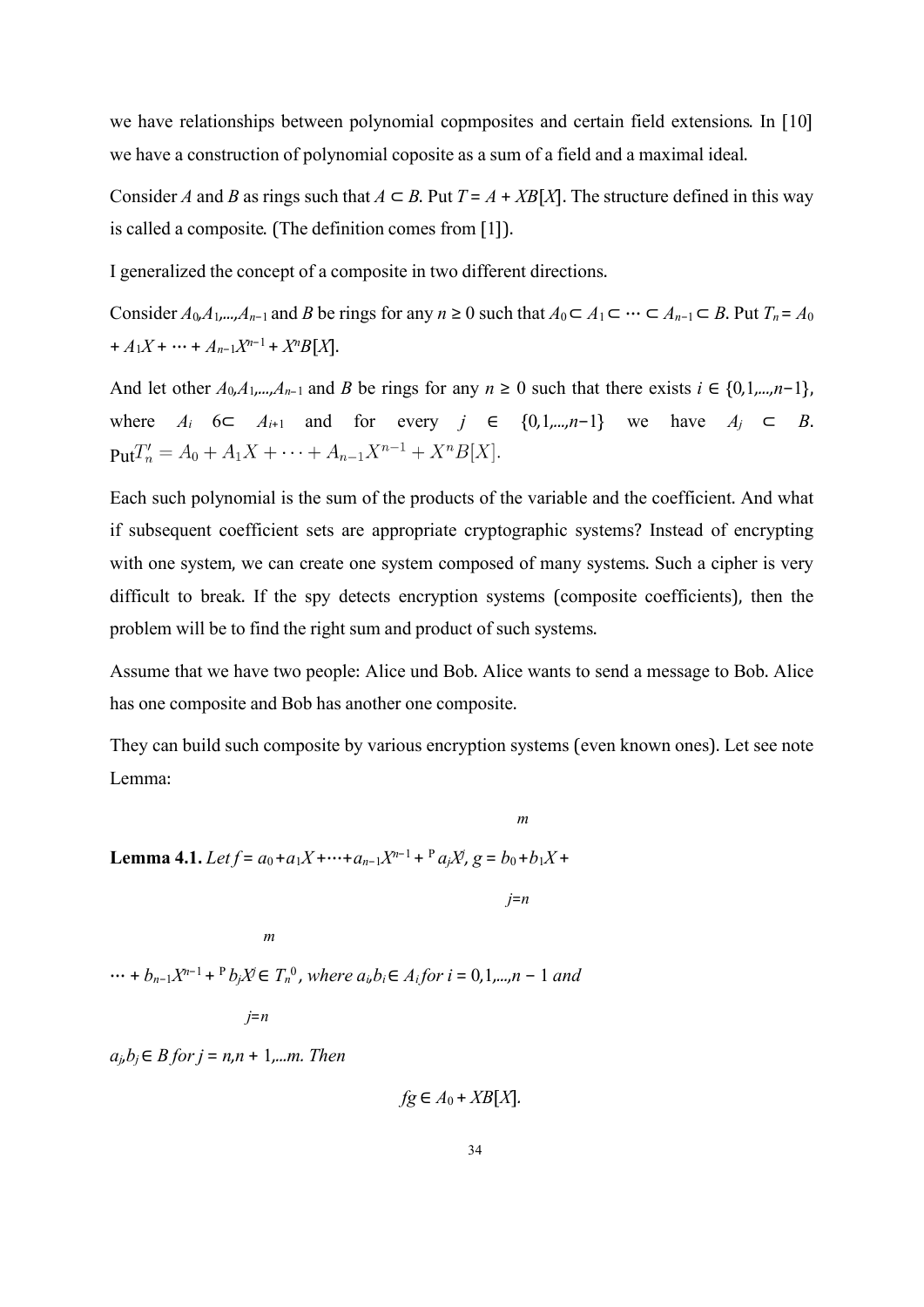Put  $A_i B_j$  (*i,j* = 0,1,*...,n* − 1) be different encryption systems. Then we have f and g are composition of encryption systems. No consider *B*. To improve security, let's fix that deg*f* = *n* − 1, deg*g* = *n* − *k*, where *k* ∈ {2*,...n* − 1}. And such *f*, *g* Alice and Bob agree before the message is sent.

Alice and Bob multiply these composites to form one. We have  $fg = (A_0 + A_1X + ...A_kX^k)(B_0 +$  $B_1X + \cdots + B_lX^l$  =  $A_0B_0 + (A_0B_1 + A1B_0)X + \cdots + AkBIXk+l$ .

Note that the sum and product of the encryption systems must be defined in the formula above. Definitions we leave Alice and Bob. But in this section we can put  $S_iS_j$ :  $x \to (x)_{Si}(x)_{Si}$  and  $S_i$  +  $S_i: x \to ((x)_{S_i})_{S_i}$ . We can define the product and the sum of cryptosystems completely differently.

So in the product we encrypt the letter as two letters, the first in the first system and the second in the second system. And in the sum we encrypt the letter using the first system and then the second system. Of course, we can define completely different, at our discretion.

Assume that degree of  $fg$  is  $m$  and text to encrypt consists of more letters then  $m + 1$ . Then we divide the text into blocks of length  $m + 1$ . We can assume that  $fg(0)$  encrypts the first letter of each block. Expression at *X* of *fg* encrypts the second letter of each block, and expression at *X*  $\sim$  2 of *fg* encrypts the third letter and so on.

Now, let's see how to decrypt in this idea.

Assume that we have an encrypted message  $M_0M_1$  ... $M_n$ . If our key is degree m, then we divide message on  $m + 1$  partition. And every partion divide to two. Every two letters are one letter of message.

Earlier we define  $S_iS_j: x \to (x)_{S_i}(x)_{S_j}$  and  $S_i + S_j: x \to ((x)_{S_i})_{S_j}$ . Then decryption of two letters  $M_lM_{l+1}$  (*l* = 0,2,4,...) are  $M_lM_{l+1}$  =

$$
(MI)Si(Ml+1)Si = NI, l+1
$$
 (one letter) and 
$$
MI = ((MI)Si)Si = (NI)ij
$$
 (one letter).

The use of many cryptosystems in various configurations in a polynomial composite increases our security. The security here lies in the fact that the encrypted message is resistant to breaking under many cryptanalyst criteria.

It is very easy to decrypt the message when you know the key.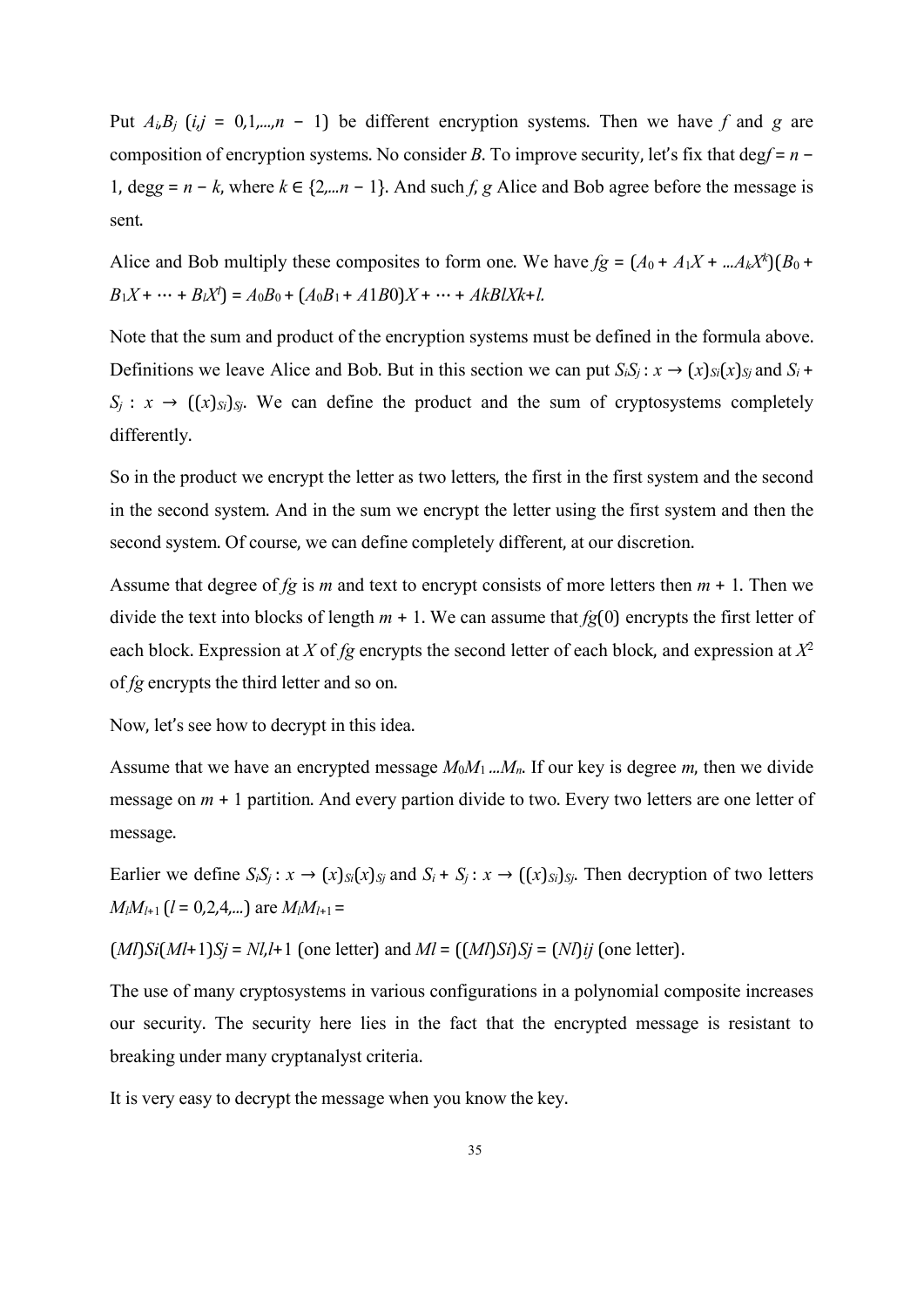#### **5. Applications of monoid domains in cryptology**

Recall that if *F* be a field and *M* be a submonoid of Q+ then we can construct a monoid domain:

$$
F[M] = F[X;M] = \{a_0X^{m0} + \dots + a_nX^{mn} \mid a_i \in F, m_i \in M\}.
$$

Any alphabet of characters creates a finite set. Most ciphers are based on finite sets. But we can have the idea of using the infinite alphabet A, although in reality they can be cyclical sets with an index that would mean a given cycle. For example,  $A_0$  - 0,  $B_0$  - 1,  $\ldots$  ,  $Z_0$  - 25,  $A_1$  - 0,  $B_1$  - 1,  $\ldots$  , where  $A_i = A$ , *...*,  $Z_i = Z$  for  $i = 0, 1, ...$  We see that this is isomorphic to a monoid N0 non-negative integers by a formula

$$
f: A \to N_i f(m_i) = i.
$$

Then we can use a monoid domain by a map  $\phi: A \to F[A], \phi(m_0, m_1, ..., m_n) = a_0 X^{m_0} + ... a_n X^{mn}$ . *.*

We want to encrypt the message  $m_0m_1m_2...m_n$  (the letters transform to numbers by a function  $\phi$ ). We establish the secret key *X*. Let *F* be a field. We determine any coefficients from this field:  $a_0, a_1, \ldots, a_n$ . Then the message  $m_0m_1m_2...m_n$  be transformed into a polynomial of the form:

$$
a0Xm0 + a1Xm1 + \cdots + anXmn.
$$

We compute for  $i = 0,1,...,n$ :  $d_i = a_i X^{mi} \pmod{|A|}$  (|A| must be prime) and then we have a decrypt message *d*0*d*<sup>1</sup> *...dn*.

To decrypt it we need to use a formula (for  $i = 0,1,...,n$ ):

$$
m_i = \log_X \frac{d_i}{a_i} \pmod{|\mathbb{A}|}
$$

*Proof.*

$$
\log_X \frac{a_i X^{m_i}}{a_i} = m_i \pmod{|\mathbb{A}|}
$$

#### **References**

[1] Anderson, D.D., Anderson, D.F., Zafrullah, M., *Rings between D[X] and K[X]*, Houston J. of Mathematics, **17** (1991), 109–129.